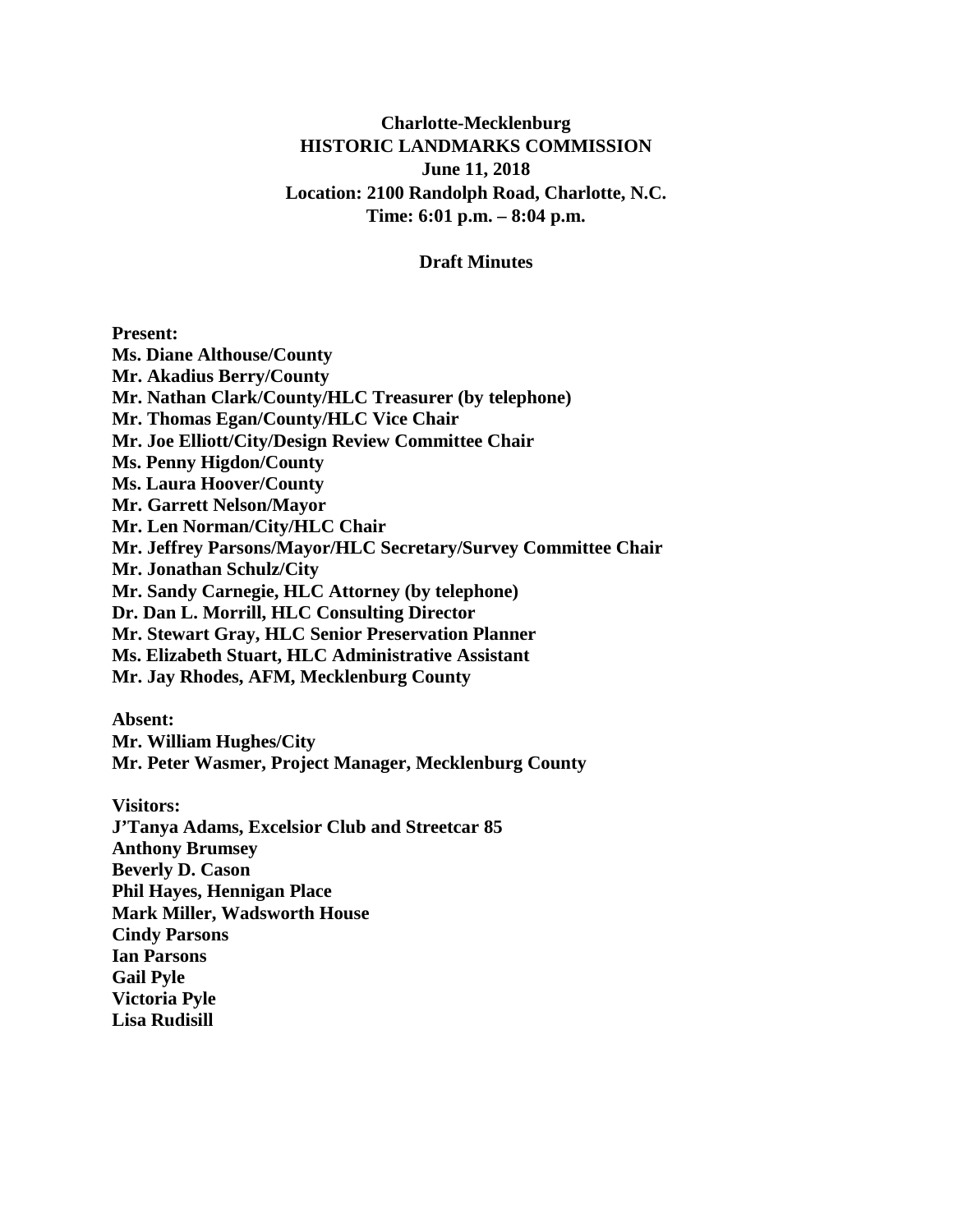#### **1. Consideration of Minutes**

**Ms. Higdon pointed out an error in the May 14, 2018 minutes under the Survey Committee Report. In Section 6e, the Survey Committee is misnamed the Projects Committee. Staff stated that it would incorporate this correction into the minutes.** 

**MR. ELLIOTT PRESENTED A MOTION SECONDED BY MS. HIGDON THAT THE MINUTES FOR THE MAY 14, 2018, MEETING OF THE HISTORIC LANDMARKS COMMISSION BE APPROVED. THE COMMISSION APPROVED THE MOTION WITH MS. HOOVER ABSTAINING.** 

#### **MR. PARSONS PRESENTED A MOTION SECONDED BY MR. EGAN THAT THE CLOSED MINUTES FOR THE MAY 14, 2018, MEETING OF THE HISTORIC LANDMARKS COMMISSION BE APPROVED. THE COMMISSION APPROVED THE MOTION WITH MS. HOOVER ABSTAINING.**

**2. Chair's Report – Len Norman**

**Mr. Norman welcomed the Commissioners and visitors. Mr. Norman also welcomed Mr. Berry to his first meeting of the HLC and asked Commissioners and Staff to introduce themselves. Mr. Norman asked the Commissioners to check their attendance and to make Ms. Stuart aware of any issues.**

**3. Director's Report – Dan Morrill**

**Dr. Morrill reported the following:**

**a.** *Dowd House and former Charlotte Fire Station No. 10.* **The County has not yet determined how it will proceed with its plans to preserve the James C. Dowd House and Former Charlotte Fire Station Number Ten. There have been no significant developments since the HLC's April Meeting. Staff has requested a meeting with County officials to discuss the future possibilities for Former Charlotte Fire Station No. 10.**

**b.** *The Jerry and Tena Wallace House.* **Staff has received its appraisal of the property. The Due Diligence process will continue. The owners have agreed to an extension of the Due Diligence Period until October 26th. Stewart Gray reports that the designation of the property as a historic landmark is scheduled to occur on October 15th. Staff has provided the owners with the draft of a lease of the property for a yet-to-be-determined period after closing.**

**c.** *Wadsworth House.* **South State Bank has issued a formal request for bids to purchase the property. The bid documents state that the bank will consider factors other than the offered price. The Projects Committee discussed the status of the property and has not recommended that the HLC submit an offer at this time. South State Bank has notified potential buyers that the HLC can delay the demolition for up to 365 days. Staff will keep the HLC advised.**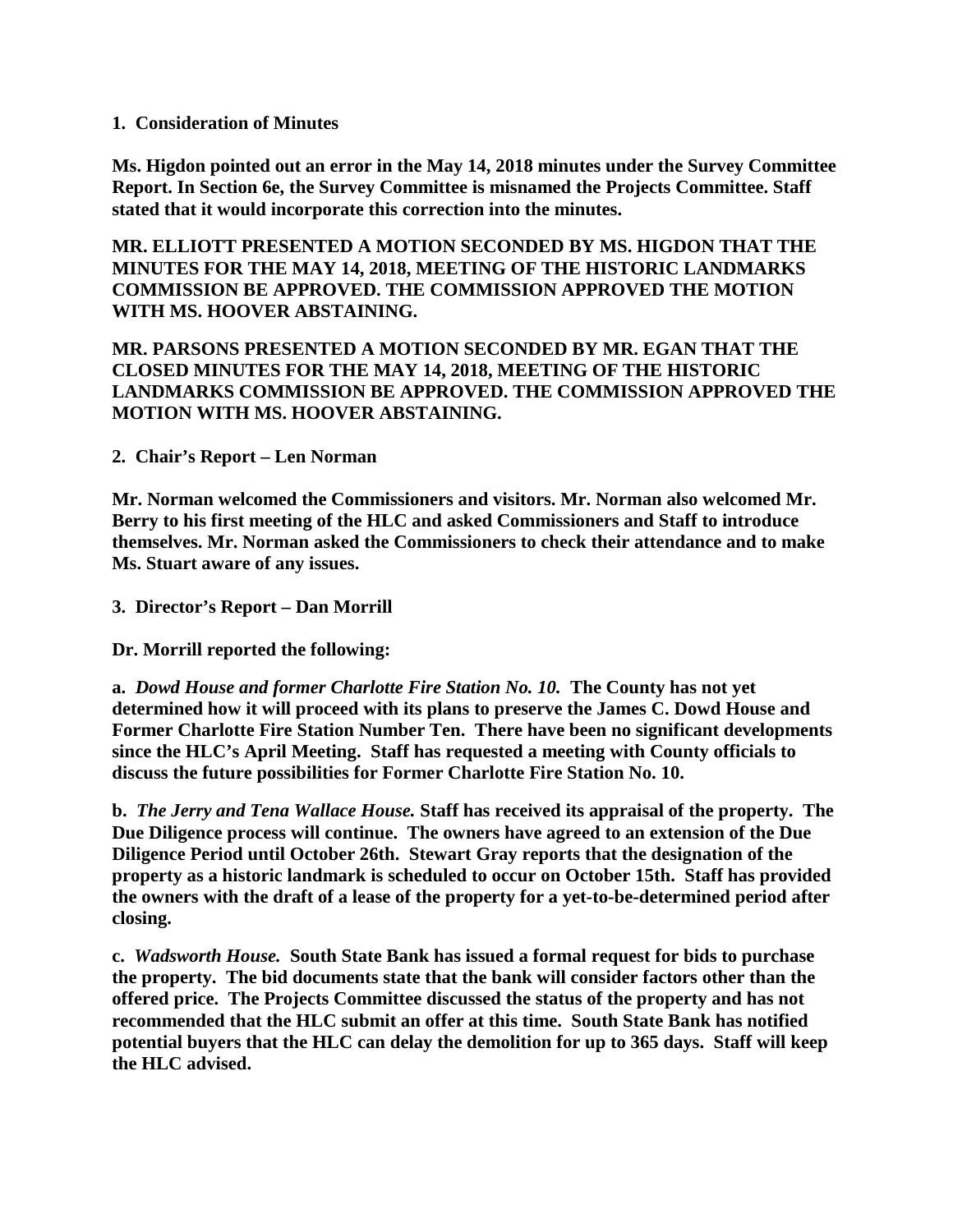**d.** *Wilmore School.* **City Council voted on May 21st to designate the Wilmore School as a historic landmark. Thanks to the Survey Committee for its initiative in this area.**

**e.** *Charles E. Barnhardt House.* **The property is being actively marketed. Special thanks for the work of the Projects Management Committee. Len Norman and Dr. Morrill visited with Fred Caligiuri, the developer of the Cramer's Pond Neighborhood, and he has agreed that the HLC should submit a form requesting approval for the placement of an architectural shingle roof on the house. Staff is confident that approval can be obtained.**

**Dr. Morrill distributed an email from Eric Gamble, Realtor, recommending that the asking price for the Charles E. Barnhardt House be reduced and that the Executive Committee of the Historic Landmarks Commission be authorized to negotiate final settlement of any reasonable offer submitted by a prospective buyer of the Barnhardt House before the August 2018 meeting of the Historic Landmarks Commission. The Commission reached a consensus that a reduction of the asking price for the Barnhardt House is unwarranted at this time, but did accept the recommendation regarding the authority of the Executive Committee to negotiate final settlement of any reasonable offer submitted before the August 2018 meeting of the Historic Landmarks Commission.**

**MS. ALTHOUSE PRESENTED A MOTION SECONDED BY MS. HOOVER THAT THE EXECUTIVE COMMITTEE OF THE HISTORIC LANDMARKS COMMISSION BE AUTHORIZED TO NEGOTIATE FINAL SETTLEMENT OF ANY REASONABLE OFFER SUBMITTED BY A PROSPECTIVE BUYER OF THE CHARLES E. BARNHARDT HOUSE, 3217 MAYMOUNT PLACE, CHARLOTTE, N.C., BEFORE THE AUGUST 2018 MEETING OF THE HISTORIC LANDMARKS COMMISSION. THE COMMISSION UNANIMOUSLY APPROVED THE MOTION.**

**f.** *Torrence Lytle School.* **Staff is endeavoring to establish contact with the previous prospective buyer to see if a mutually acceptable arrangement for the preservation of all or some portion of the property can be negotiated.**

**g.** *Charlotte Streetcar 85.* **Funds for the transport of Streetcar 85 to Charlotte have been encumbered. Staff reported that the lease agreement of Streetcar 85 to Lakewood Trolley has been finalized. Sandy Carnegie has drafted an agreement between the Historic Landmarks Commission and Savona II, LLC, giving the HLC unfettered access in case of a default by Lakewood Trolley to the building in which Streetcar 85 will be housed.**

**MR. EGAN PRESENTED A MOTION SECONDED BY MR. SCHULZ TO APPROVE THE AGREEMENT BETWEEN THE HISTORIC LANDMARKS COMMISSION AND SAVONA II, LLC, GIVING THE HLC UNFETTERED ACCESS IN CASE OF A DEFAULT BY LAKEWOOD TROLLEY TO THE BUILDING IN WHICH STREETCAR 85 WILL BE HOUSED. THE COMMISSION UNANIMOUSLY APPROVED THE MOTION.** 

**h.** *Ingleside.* **Staff has been working to finalize arrangements for the purchase of Ingleside, 7225 Bud Henderson Road, Huntersville, N.C. The Projects Committee will have a recommendation to bring before the HLC later in this meeting. Staff has encumbered**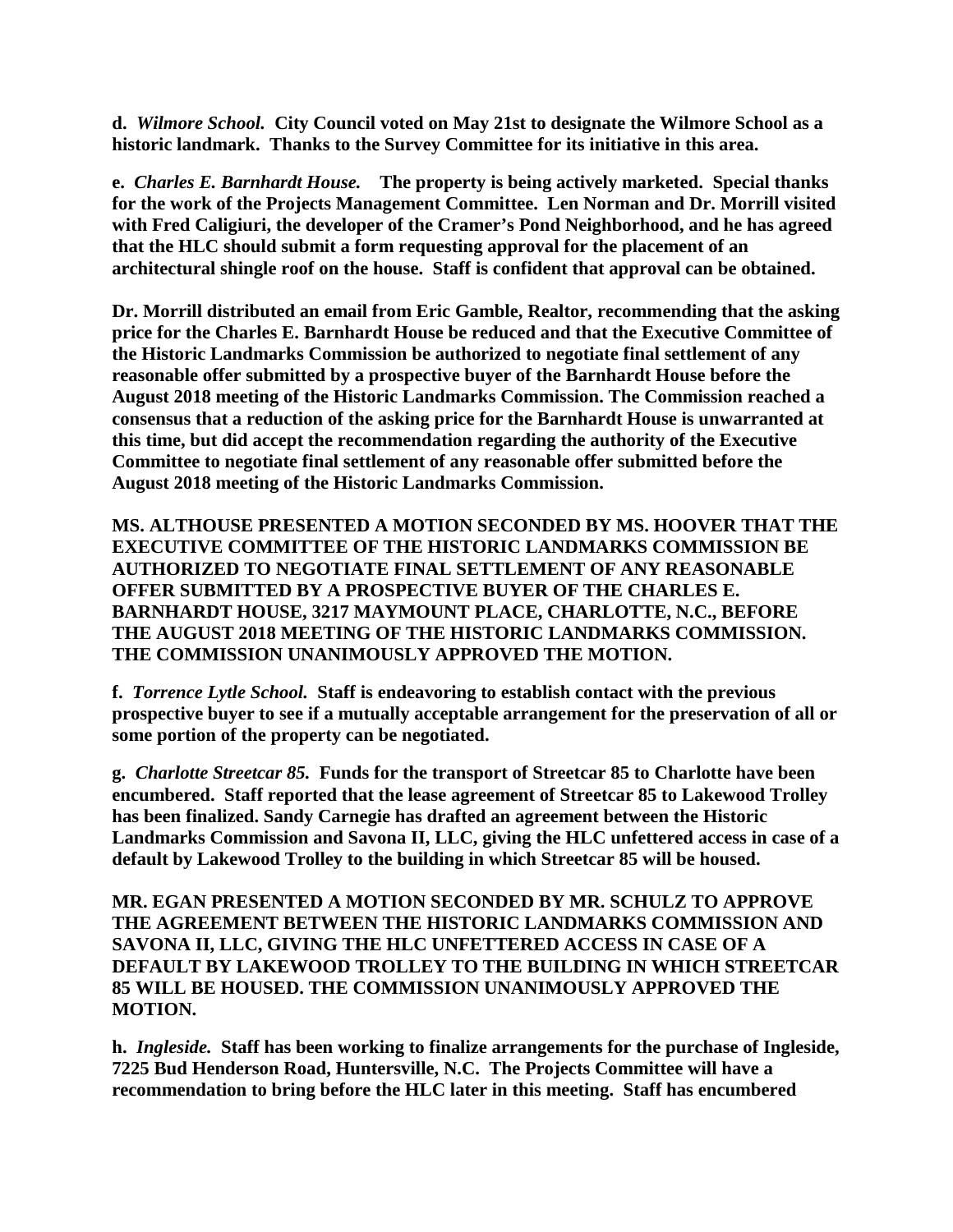**money to perform maintenance of the property. The Old Huntersville Historical Society is also assisting with maintenance.**

**i. The owner of the McConnell House has filed a Certificate of Appropriateness to demolish the McConnell House, 4009 Beatties Ford Road, Charlotte, N.C. The Design Review Committee shall recommend that the demolition be delayed for 365 days, so that Staff can investigate preservation strategies.**

**j.** *Mt. Carmel Baptist Church***. Mt. Carmel Baptist Church at 412 Campus Street, Charlotte, has been cited by the Charlotte Code Enforcement Agency for numerous building violations. Sometimes these violations can result in an order for the demolition of the building. The building is owned by JCSU.**

**k.** *Excelsior Club***. The owner of the Excelsior Club, 921 Beatties Ford Road, has submitted a Certificate of Appropriateness application for the demolition of the Excelsior Club. The Design Review Committee shall recommend that the demolition be delayed for up to 365 days, so that preservation strategies can be investigated.**

**Visitors expressed their concern for the status of the Excelsior Club and stated that the Commission should make every effort to seek a preservation solution for the property. Dr. Morrill read an email from Dr. Justin Harlow, a member of the Charlotte City Council, urging the Commission to consider purchasing the property.** 

**l.** *Reconnaissance Survey of Mid-Century Modern Architecture in Charlotte.* **The money to perform the Mid-Century Modern Architecture Survey has been encumbered.**

**Mr. Norman presented commemorative plaques to Mr. Miller and Mr. Elliott and expressed the Commission's gratitude for their service.** 

**Dr. Morrill showed a video depicting the projects the Historic Landmarks Commission's Revolving Fund has performed since the establishment of the Revolving Fund in 1991.** 

**4. Senior Preservation Planner's Report – Stewart Gray**

**Mr. Gray had no report.** 

**5. Consideration of Adopting Revisions to the HLC Policy Manual**

**Mr. Norman reviewed revisions to the HLC Policy Manual.**

## **MR. PARSONS PRESENTED A MOTION SECONDED BY MS. HIGDON THAT THE HISTORIC LANDMARKS COMMISSION APPROVE THE HLC POLICY MANUAL AS REVISED. THE COMMISSION UNANIMOUSLY APPROVED THE MOTION.**

**6. Design Review Committee Report – Joe Elliott**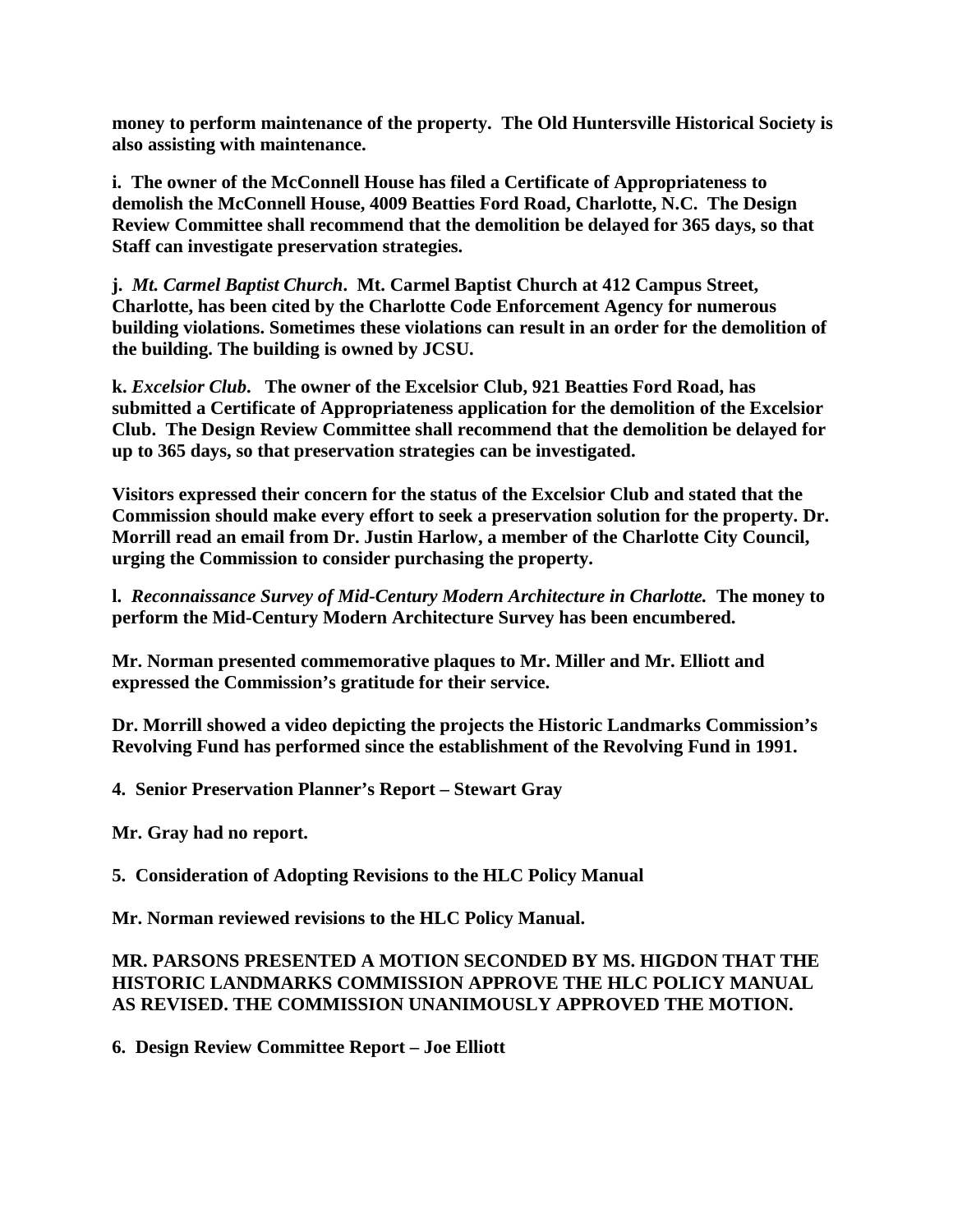**Mr. Elliott reported that the Design Review Committee met in May, but did not have a quorum.** 

**a. COA Application for the William and Laura McConnell House, 4009 Beatties Ford Road, Charlotte, N.C.**

**Staff reported that the applicant proposes to demolish the house. State Enabling Legislation does not allow the Commission to deny a Certificate of Appropriateness for Demolition. It can only delay its effective date for up to 365 days from the date of issuance.**

**Mr. Elliott stated that the Design Review Committee reached a consensus that the Certificate of Appropriateness for Demolition of the McConnell House be delayed for 365 days from the date of issuance.** 

**MR. ELLIOTT PRESENTED A MOTION SECONDED BY MR. NELSON THAT THE EFFECTIVE DATE OF THE CERTIFICATE OF APPROPRIATENESS FOR THE DEMOLITION OF THE WILLIAM AND LAURA MCCONNELL HOUSE, 4009 BEATTIES FORD ROAD, CHARLOTTE, N.C., BE DELAYED 365 DAYS FROM THE DATE OF ISSUANCE. THE COMMISSION UNANIMOUSLY APPROVED THE MOTION.** 

**b. COA Application for the Demolition of the Excelsior Club, 921 Beatties Ford Road, Charlotte, N.C.**

**Staff reported that the applicant proposes to demolish the Excelsior Club. This was a major social center for African Americans during the era of racial segregation. The owner is willing to enter into an option to allow the Historic Landmarks Commission to purchase the property at considerably above the most recent appraised value. State Enabling Legislation does not empower the HLC to deny an application for a Certificate of Appropriateness for Demolition. It may only delay the effective date of the COA for up to 365 days from the date of issuance.**

**MR. ELLIOTT PRESENTED A MOTION SECONDED BY MR. NELSON THAT THE EFFECTIVE DATE OF THE CERTIFICATE OF APPROPRIATENESS FOR THE DEMOLITION OF THE EXCELSIOR CLUB, 921 BEATTIES FORD ROAD, CHARLOTTE, N.C., BE DELAYED 365 DAYS FROM THE DATE OF ISSUANCE. THE COMMISSION UNANIMOUSLY APPROVED THE MOTION.**

**7. Survey Committee Report – Jeff Parsons**

**Mr. Parsons reported that the Survey Committee met in May and had a quorum.**

**a. Hennigan Place, 3503 Tilley Morris Road, Charlotte, N.C.**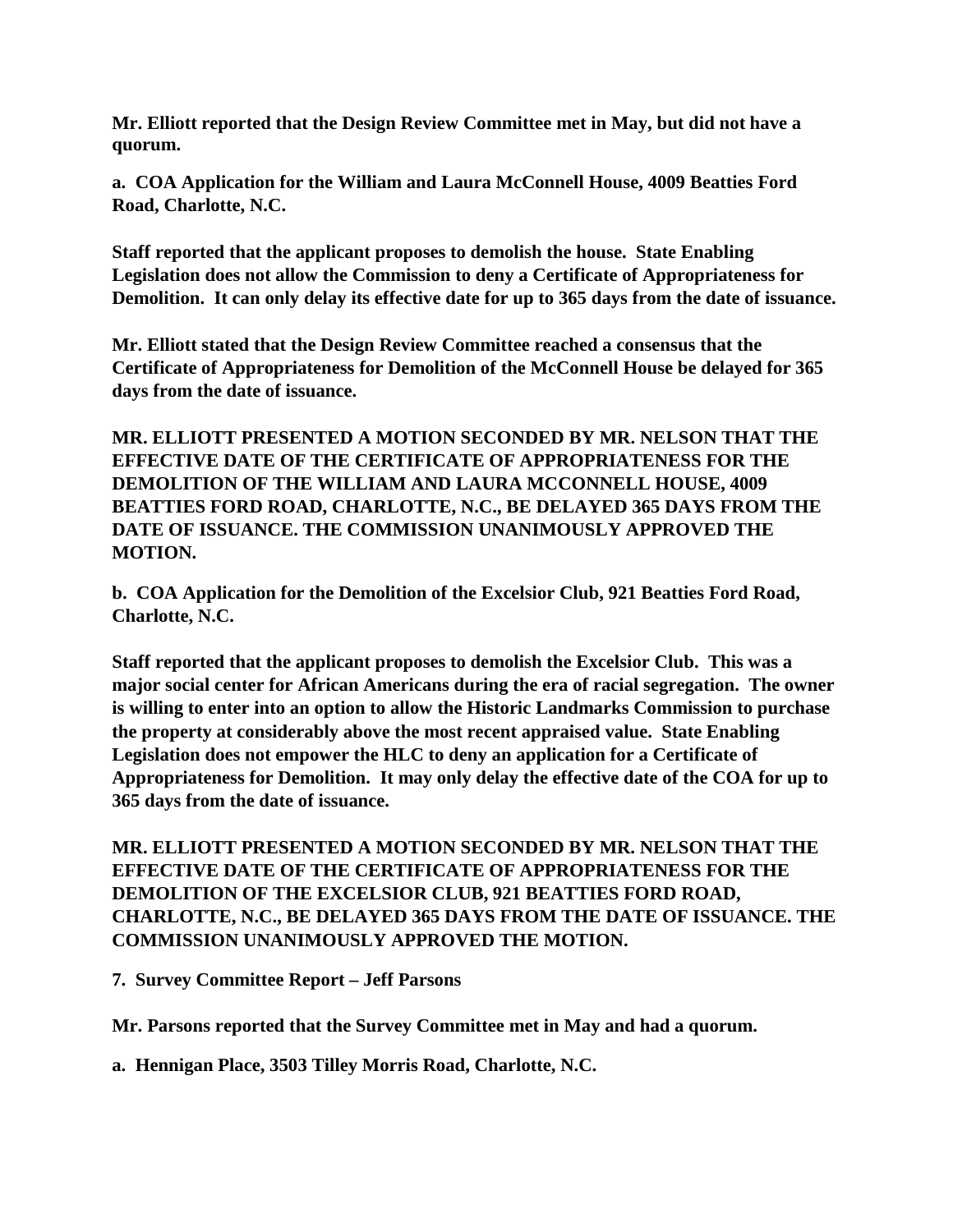**Mr. Parsons explained that the property owner is requesting that a portion of the Hennigan Place have its historic landmark designation removed.** 

**THE SURVEY COMMITTEE PRESENTED A SECONDED MOTION TO THE HISTORIC LANDMARKS COMMISSION THAT IT RECOMMEND TO THE CHARLOTTE CITY COUNCIL THE REMOVAL OF THE HISTORIC LANDMARK DESIGNATION OF ALL PORTIONS EXCEPT LOT 1A, AS DEPICTED ON THE PRELIMINARY PLAT PLAN, OF THE HENNIGAN PLACE, 3503 TILLEY MORRIS ROAD, CHARLOTTE, N.C., SUBJECT TO THE FOLLOWING CONDITIONS: 1) THAT THE APPLICANT PLACE PRESERVATION COVENANTS ON THE ENTIRETY OF LOT 1A, WHICH INCLUDES THE HISTORIC HOUSE AND OUTBUILDINGS, GUARANTEEING THE PRESERVATION OF THE AFORESAID LOT AND IMPROVEMENTS IN PERPETUITY; 2) THAT SIGNIFICANT LANDSCAPE BUFFERS BE PLACED BETWEEN LOT 1A AND LOTS 2 AND 3, AND BETWEEN LOT 1A AND LOTS 1 AND 6 AS DEPICTED ON THE PRELIMINARY PLAT PLAN; 3) THAT DE-DESIGNATION NOT GO INTO EFFECT UNTIL DOCUMENTS ARE RECORDED, INCLUDING PRESERVATION COVENANTS ON LOT 1A; 4) THAT THE DRIVEWAY BE REDESIGNED TO MOVE THE WESTERN PORTION OF THE DRIVEWAY AWAY FROM THE NORTHWESTERN CORNER OF THE HISTORIC HOUSE AND MITIGATE THE DRIVEWAY'S VISUAL IMPACT ON LOT 1A, AS DEPICTED ON THE PRELIMINARY PLAT PLAN; 5) THAT LOT 1A NOT BE SUBJECT TO THE CONTROL OF THE HOA; AND 6) THAT CONDITIONS #2 AND #4 BE SUBJECT TO REVIEW AND APPROVAL BY THE DESIGN REVIEW CHAIR AND HLC STAFF. THE COMMISSION UNANIMOUSLY APPROVED THE MOTION.**

**b. Huntersville Survey**

**Mr. Gray presented the Huntersville Survey completed by the consultant SVM. Mr. Gray also presented illustrations of the properties that have been surveyed.** 

**MR. PARSONS PRESENTED A MOTION SECONDED BY MR. EGAN THAT THE HISTORIC LANDMARKS COMMISSION ACCEPT THE HUNTERSVILLE SURVEY AS THE OFFICIAL SURVEY OF THE HUNTERSVILLE HISTORIC BUILT ENVIRONMENT AND PRESENT THE SURVEY REPORT TO THE HUNTERSVILLE TOWN BOARD. THE COMMISSION UNANIMOUSLY APPROVED THE MOTION.**

# **c. Park Terrace Theater**

**Mr. Gray reported that Councilperson Egleston has reached out concerning the potential for designation of the Park Terrace Theater. HLC Staff has communicated with Edens, the owner of the property. The property owner is requesting that the HLC delay any consideration of the property until Edens can finalize arrangements with its new tenant,**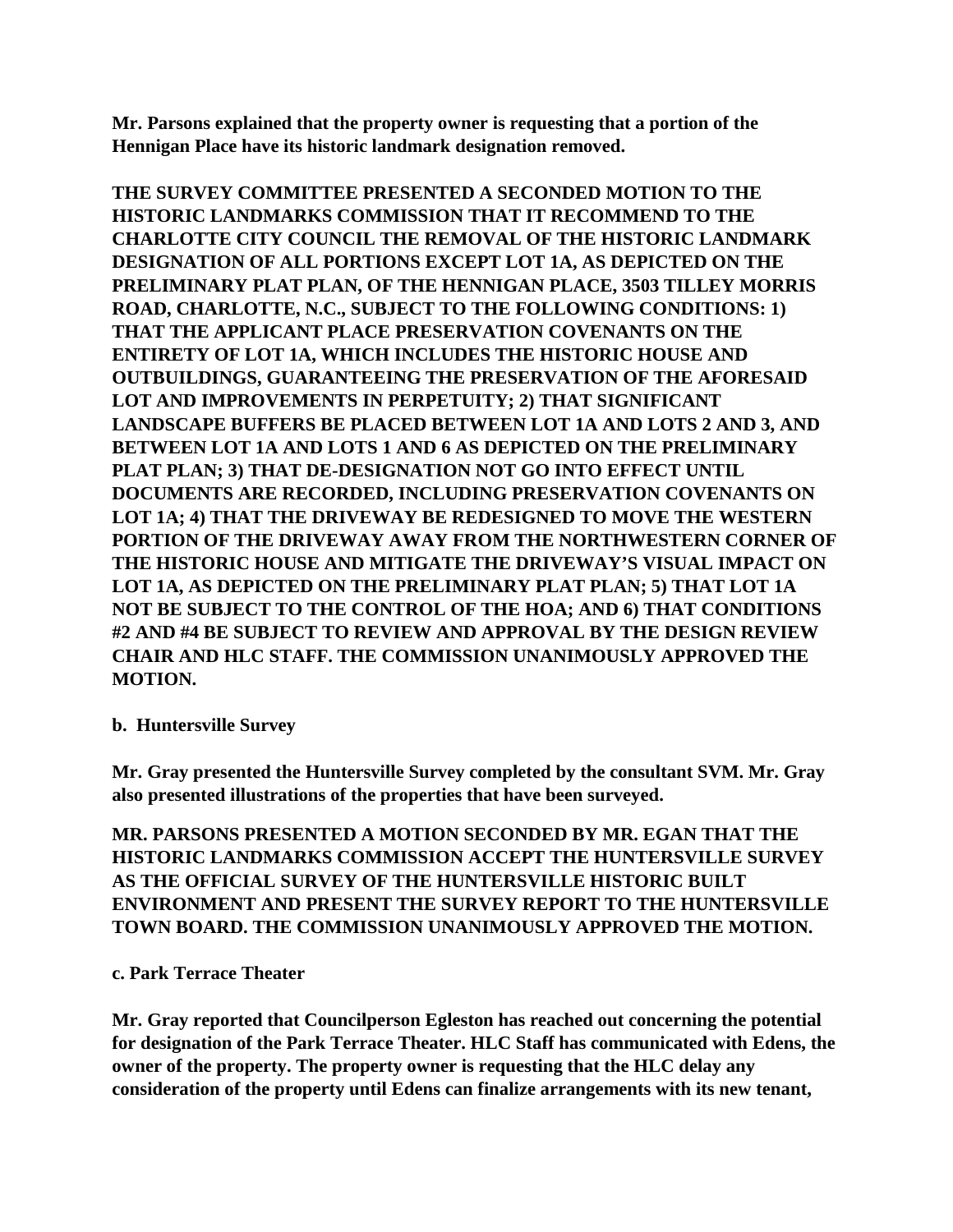**AMC Movie Theaters. The Historic Landmarks Commission agreed with this plan of action.**

**d. Update on Post World War II Survey**

**Dr. Morrill reported that Susan Mayer will be the principal investigator for this survey and that the money to conduct the survey has been encumbered.**

**8. Treasurer's Report – Nathan Clark**

**Mr. Clark reviewed the May 2018 Treasurer's Report of the Historic Preservation Revolving Fund. Jay Rhodes of the Mecklenburg County Asset and Facility Management Department stated that he was reviewing the demolition cost for abatement of the Torrence Lytle School to address concerns that Mr. Clark had raised about this expenditure.** 

**9. Projects Committee Report – Len Norman (Interim)**

**a. Update on Torrence Lytle School, 302 Holbrooks Road, Huntersville, N.C.**

**Dr. Morrill reported that he had discussed the status of the offer to purchase submitted by Brock Ventures. Stephen Brock of Brock Ventures stated that he could not move forward with the prospective purchase if Item 15 in the contract covenants remain, but that he would do so if it was removed. Sandy Carnegie, HLC Attorney, explained the powers the Commission would be relinquishing if Covenant 15 was removed from the contract. The Commission discussed this issue at length, and a majority believed that removing Item 15 in the contract covenants was warranted.** 

**MR. EGAN PRESENTED A MOTION SECONDED BY MR. PARSONS THAT ITEM 15 IN THE CONTRACT TO PURCHASE FOR THE TORRENCE LYTLE SCHOOL, 302 HOLBROOKS ROAD, HUNTERSVILLE, N.C., BE REMOVED. THE COMMISSION APPROVED THE MOTION WITH MR. SCHULZ VOTING IN OPPOSITION.** 

**b. Discussion of Status of Excelsior Club, 921 Beatties Ford Road, Charlotte, N.C., and Update on Ingleside, 7225 Bud Henderson Road, Huntersville, N.C.**

**MS. ALTHOUSE PRESENTED A MOTION SECONDED BY MR. EGAN THAT THE COMMISSION CONVENE IN CLOSED SESSION TO DISCUSS THE STATUS OF THE EXCELSIOR CLUB, 921 BEATTIES FORD ROAD, CHARLOTTE, N.C., AND INGLESIDE, 7225 BUD HENDERSON ROAD, HUNTERSVILLE, N.C. THE COMMISSION UNANIMOUSLY APPROVED THE MOTION.** 

**MR. CLARK PRESENTED A MOTION SECONDED BY MS. HOOVER THAT THE COMMISSION RECONVENE IN OPEN SESSION. THE COMMISSION UNANIMOUSLY APPROVED THE MOTION.**